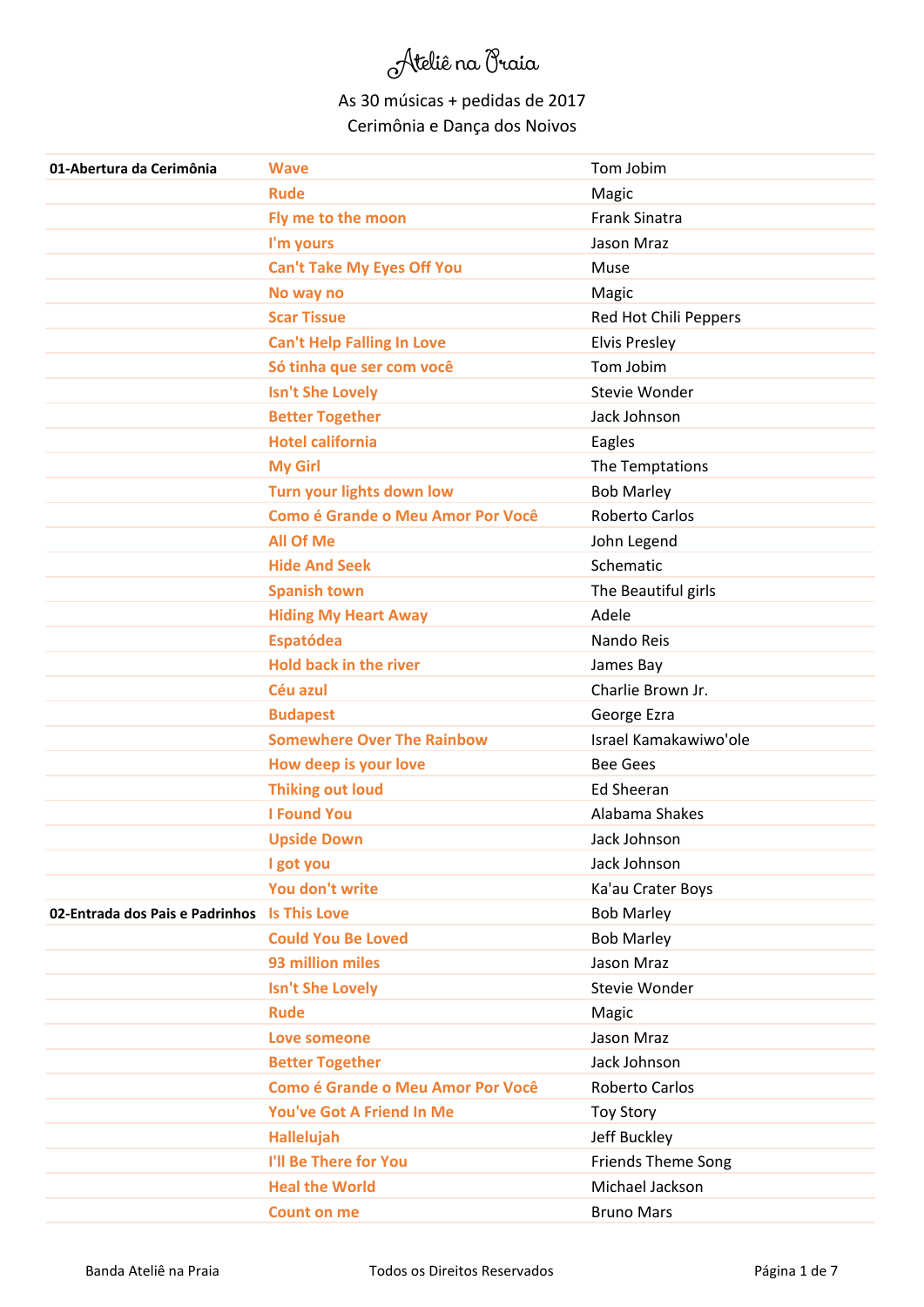|                     | <b>Somewhere Over The Rainbow</b> | Israel Kamakawiwo'ole |
|---------------------|-----------------------------------|-----------------------|
|                     | <b>Everything</b>                 | Michael Bublé         |
|                     | <b>Budapest</b>                   | George Ezra           |
|                     | <b>Primavera</b>                  | <b>Tim Maia</b>       |
|                     | <b>Fico Assim Sem Você</b>        | Adriana Calcanhoto    |
|                     | <b>Sugar</b>                      | Maroon 5              |
|                     | <b>Free</b>                       | Donavon Frankenreiter |
|                     | <b>Pela Luz Dos Olhos Teus</b>    | Tom Jobim             |
|                     | <b>D'yer Mak'er</b>               | Led Zeppelin          |
|                     | <b>Feeling Good</b>               | Michael Bublé         |
|                     | <b>Dia Branco</b>                 | Geraldo Azevedo       |
|                     | <b>The Seed We've Sown</b>        | Kids In The Way       |
|                     | <b>Amigo velho</b>                | Falamansa             |
|                     | <b>My Girl</b>                    | The Temptations       |
|                     | I'm yours                         | Jason Mraz            |
|                     | Pra Você Guardei o Amor           | Nando Reis            |
|                     | <b>A Estrada</b>                  | Cidade negra          |
| 03-Entrada do Noivo | <b>Is This Love</b>               | <b>Bob Marley</b>     |
|                     | <b>Simple man</b>                 | Lynyrd Skynyrd        |
|                     | <b>Redemption Song</b>            | <b>Bob Marley</b>     |
|                     | <b>Sosseguei</b>                  | Jorge & Mateus        |
|                     | <b>Somewhere Over The Rainbow</b> | Israel Kamakawiwo'ole |
|                     | <b>Stand By Me</b>                | Seal                  |
|                     | João e Maria                      | Chico Buarque         |
|                     | <b>Nothing else matters</b>       | Metallica             |
|                     | <b>Sou Dela</b>                   | Nando Reis            |
|                     | I Don't Wanna Miss a Thing        | Aerosmith             |
|                     | XO                                | John Mayer            |
|                     | I Won't Give Up                   | Jason Mraz            |
|                     | <b>Feeling Good</b>               | Michael Bublé         |
|                     | <b>Imagine</b>                    | Jack Johnson          |
|                     | <b>Uma Prova de Amor</b>          | Zeca Pagodinho        |
|                     | <b>Can't Help Falling In Love</b> | <b>Elvis Presley</b>  |
|                     | <b>Yellow</b>                     | Coldplay              |
|                     | <b>Elephant Gun</b>               | Beirut                |
|                     | <b>Sinônimos</b>                  | Zé Ramalho            |
|                     | La Vie en Rose                    | Daniela Andrade       |
|                     | <b>Flores No Meu Jardim</b>       | Planta e Raiz         |
|                     |                                   |                       |
|                     | <b>Marry you</b>                  | <b>Bruno Mars</b>     |
|                     | <b>Forasteiro</b>                 | Natiruts              |
|                     | <b>My Girl</b>                    | The Temptations       |
|                     | <b>Walking After You</b>          | Foo Fighters          |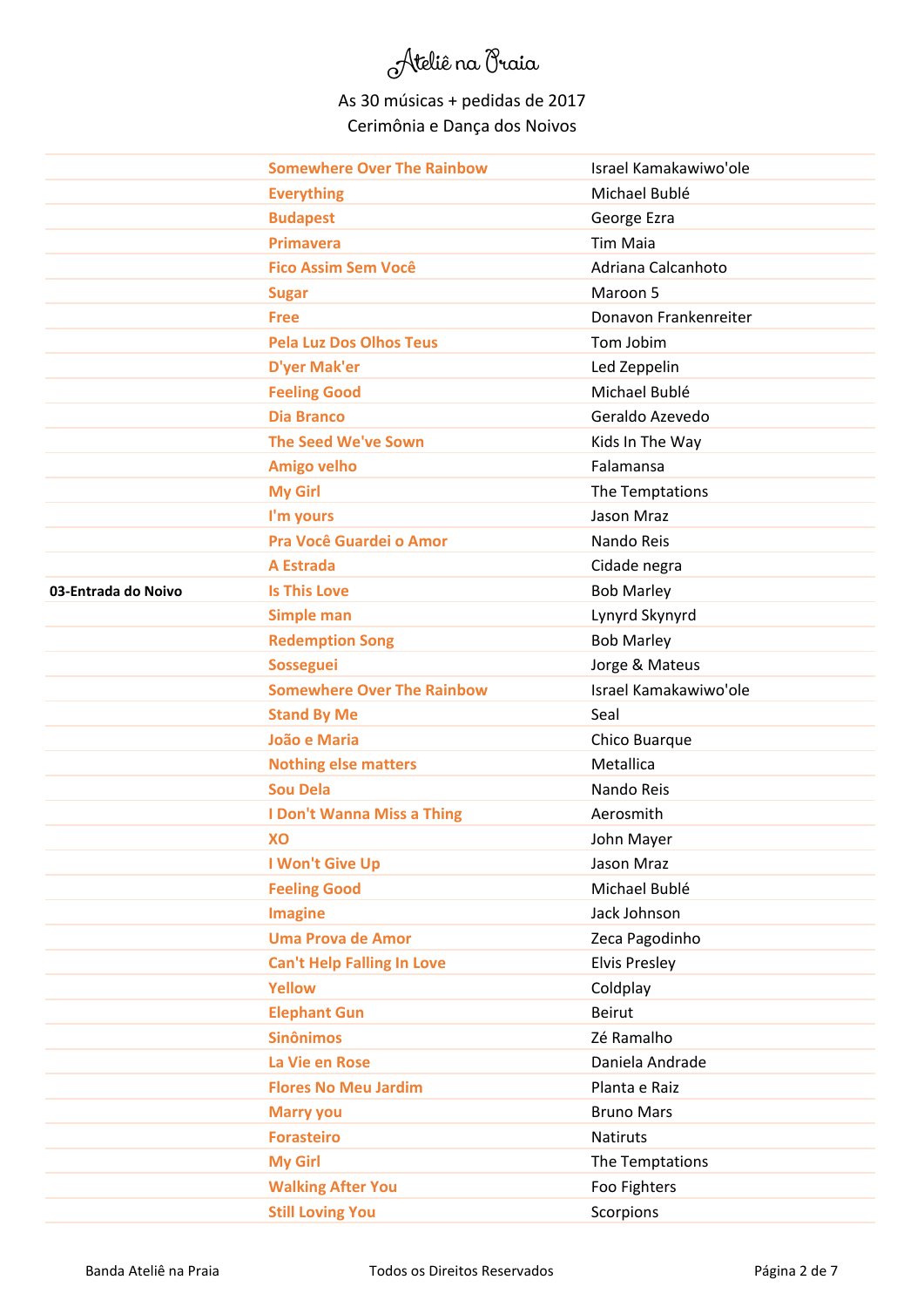|                     | The Unforgiven (Noivo entra no Refrão) | Metallica                     |
|---------------------|----------------------------------------|-------------------------------|
|                     | <b>One last Breath</b>                 | Creed                         |
|                     | <b>I Want To Hold Your Hand</b>        | The Beatles                   |
|                     | <b>True Love</b>                       | SOJA                          |
| 04-Damas e Pajens   | <b>Pra sonhar</b>                      | Marcelo Jeneci                |
|                     | <b>Somewhere Over The Rainbow</b>      | Israel Kamakawiwo'ole         |
|                     | Here comes the sun                     | The Beatles                   |
|                     | <b>Carinhoso</b>                       | Elis Regina                   |
|                     | <b>Wipe Out</b>                        | Versão Ateliê na Praia        |
|                     | <b>Coisa Linda</b>                     | Tiago lorc                    |
|                     | Um anjo do céu                         | Maskavo                       |
|                     | <b>A Thousand Years</b>                | Christina Perri               |
|                     | <b>My Girl</b>                         | The Temptations               |
|                     | <b>Marry you</b>                       | <b>Bruno Mars</b>             |
|                     | <b>Count on me</b>                     | <b>Bruno Mars</b>             |
|                     | Oração                                 | A banda mais bonita da cidade |
|                     | De Janeiro a Janeiro                   | Roberta Campos                |
|                     | <b>Que Sorte a Nossa</b>               | Matheus e Kauan               |
|                     | <b>Everything</b>                      | Michael Bublé                 |
|                     | Melodia (Rebeca) + Assim vou louvar    | 3 Palavrinhas                 |
|                     | <b>Ave Maria (Ukelele)</b>             | Chitaozinho & Xororó          |
|                     | <b>Nossa Senhora</b>                   | <b>Roberto Carlos</b>         |
|                     | <b>Beauty And The Beast</b>            | Céline Dion                   |
|                     | <b>Pela Luz Dos Olhos Teus</b>         | Tom Jobim                     |
|                     | <b>Você me Encantou Demais</b>         | <b>Natiruts</b>               |
|                     | Pra Você Guardei o Amor                | Nando Reis                    |
|                     | <b>Calico Skies</b>                    | Paul McCartney                |
|                     | All you need is love                   | The Beatles                   |
|                     | <b>Paradise</b>                        | Coldplay                      |
|                     | <b>Hypnotized</b>                      | <b>Fever Fever</b>            |
|                     | What a wonderful world                 | Louis armstrong               |
|                     | I'm yours                              | Jason Mraz                    |
|                     | <b>Aquarela</b>                        | Toquinho                      |
|                     | <b>Is This Love</b>                    | <b>Bob Marley</b>             |
| 05-Entrada da Noiva | <b>Marcha Nupcial</b>                  | Versão Ateliê na Praia        |
|                     | Love someone                           | Jason Mraz                    |
|                     | <b>Isn't She Lovely</b>                | Stevie Wonder                 |
|                     | La Vie en Rose                         | Daniela Andrade               |
|                     | <b>Somewhere Over The Rainbow</b>      | Israel Kamakawiwo'ole         |
|                     | <b>Pra sonhar</b>                      | Marcelo Jeneci                |
|                     | I Won't Give Up                        | Jason Mraz                    |
|                     | <b>Nothing else matters</b>            | Metallica                     |
|                     | <b>City And Colour</b>                 | The Girl                      |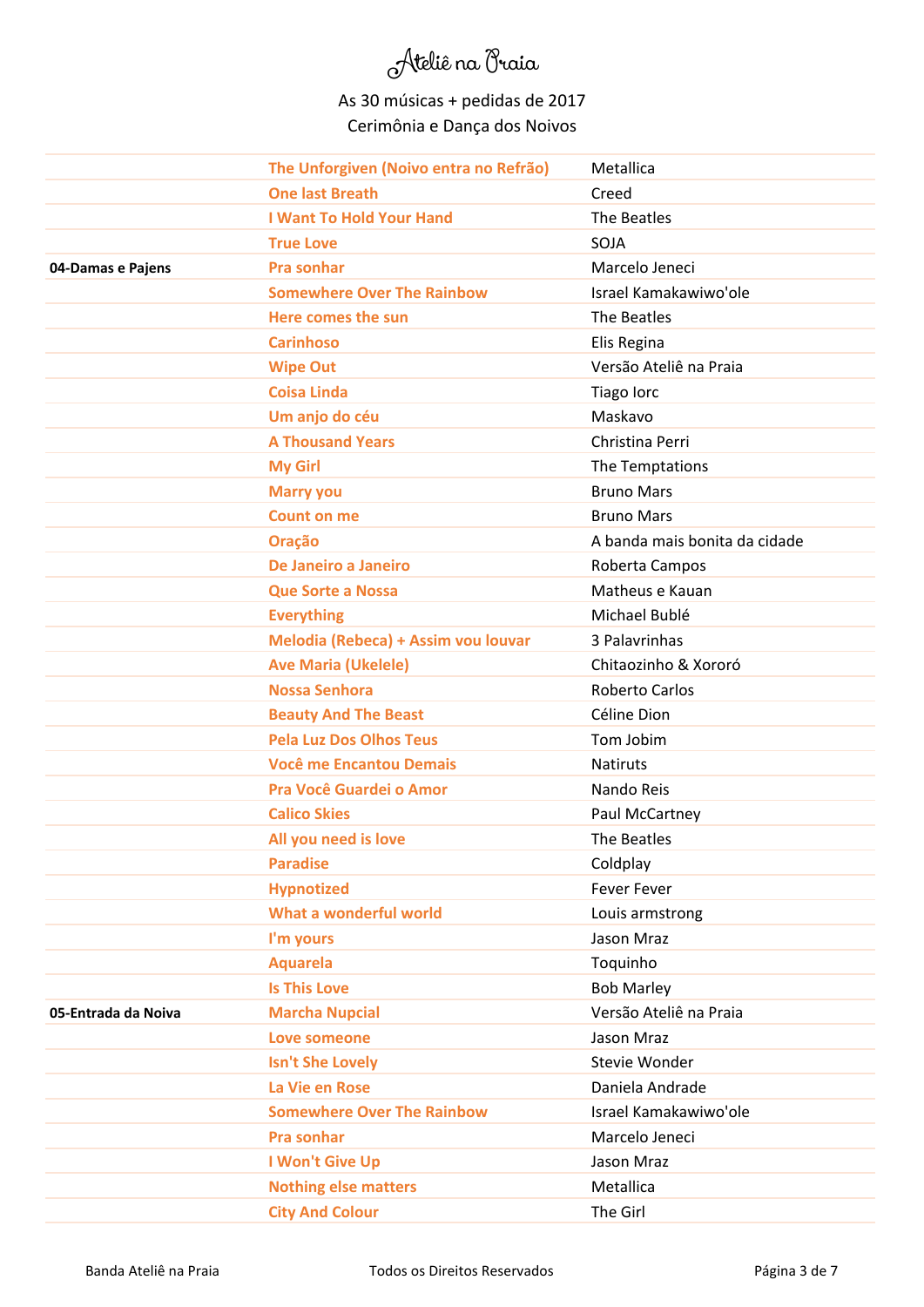|                               | <b>Primavera</b>                                       | <b>Tim Maia</b>       |
|-------------------------------|--------------------------------------------------------|-----------------------|
|                               | A Lua Que Eu Te Dei                                    | Ivete Sangalo         |
|                               | Pra Você Guardei o Amor                                | Nando Reis            |
|                               | <b>Escolhi pra te esperar</b>                          | Marcela Taís          |
|                               | <b>Real Love</b>                                       | The Beatles           |
|                               | <b>Minha Felicidade</b>                                | Roberta Campos        |
|                               | <b>Home</b>                                            | Gabrielle Aplin       |
|                               | <b>Angel</b>                                           | Jack Johnson          |
|                               | <b>Hallelujah</b>                                      | Jeff Buckley          |
|                               | Eu sei que vou te amar                                 | Vinicius de Moraes    |
|                               | Real Love (Fazer uma versão de anunciação) The Beatles |                       |
|                               | I Don't Wanna Miss a Thing                             | Aerosmith             |
|                               | <b>Tudo Que Se Quer</b>                                | Emílio Santiago       |
|                               | Eu te devoro                                           | Djavan (Instrumental) |
|                               | <b>Better Together</b>                                 | Jack Johnson          |
|                               | <b>Is This Love</b>                                    | <b>Bob Marley</b>     |
|                               | Olha                                                   | <b>Roberto Carlos</b> |
|                               | Soube que me amava                                     | <b>Aline Barros</b>   |
|                               | A Whole new world                                      | Aladdin               |
|                               | <b>Trevo</b>                                           | Anavitória            |
|                               | <b>Meu Amor É Teu</b>                                  | Marcelo Camelo        |
| 06-Entrada das Alianças/Troca | <b>Pra sonhar</b>                                      | Marcelo Jeneci        |
|                               | Sentimentos são                                        | A Bela e a Fera       |
|                               | <b>Somewhere Over The Rainbow</b>                      | Israel Kamakawiwo'ole |
|                               | <b>Can You Feel The Love Tonight?</b>                  | Elton John            |
|                               | <b>Fascinação</b>                                      | Elis Regina           |
|                               | Here comes the sun                                     | The Beatles           |
|                               | <b>Como é Grande o Meu Amor Por Você</b>               | <b>Roberto Carlos</b> |
|                               | <b>Count on me</b>                                     | <b>Bruno Mars</b>     |
|                               | <b>Carinhoso</b>                                       | Elis Regina           |
|                               | I do                                                   | <b>Colbie Caillat</b> |
|                               | <b>Tocando em Frente</b>                               | Almir Sater           |
|                               | Wish you were here                                     | Pink Floyd            |
|                               | <b>Proposta</b>                                        | Roberto Carlos        |
|                               | Pra Você Guardei o Amor                                | Nando Reis            |
|                               | Thank you for loving me                                | Bon Jovi              |
|                               | <b>Eu Quero ser Teu Sol</b>                            | Jorge & Mateus        |
|                               | I Don't Wanna Miss a Thing                             | Aerosmith             |
|                               | Love me tender                                         | <b>Elvis Presley</b>  |
|                               | <b>Hallelujah</b>                                      | Jeff Buckley          |
|                               | <b>Você</b>                                            | Tim Maia              |
|                               | <b>Glamour Tropical</b>                                | <b>Natiruts</b>       |
|                               | <b>Don't Look Back In Anger</b>                        | Oasis                 |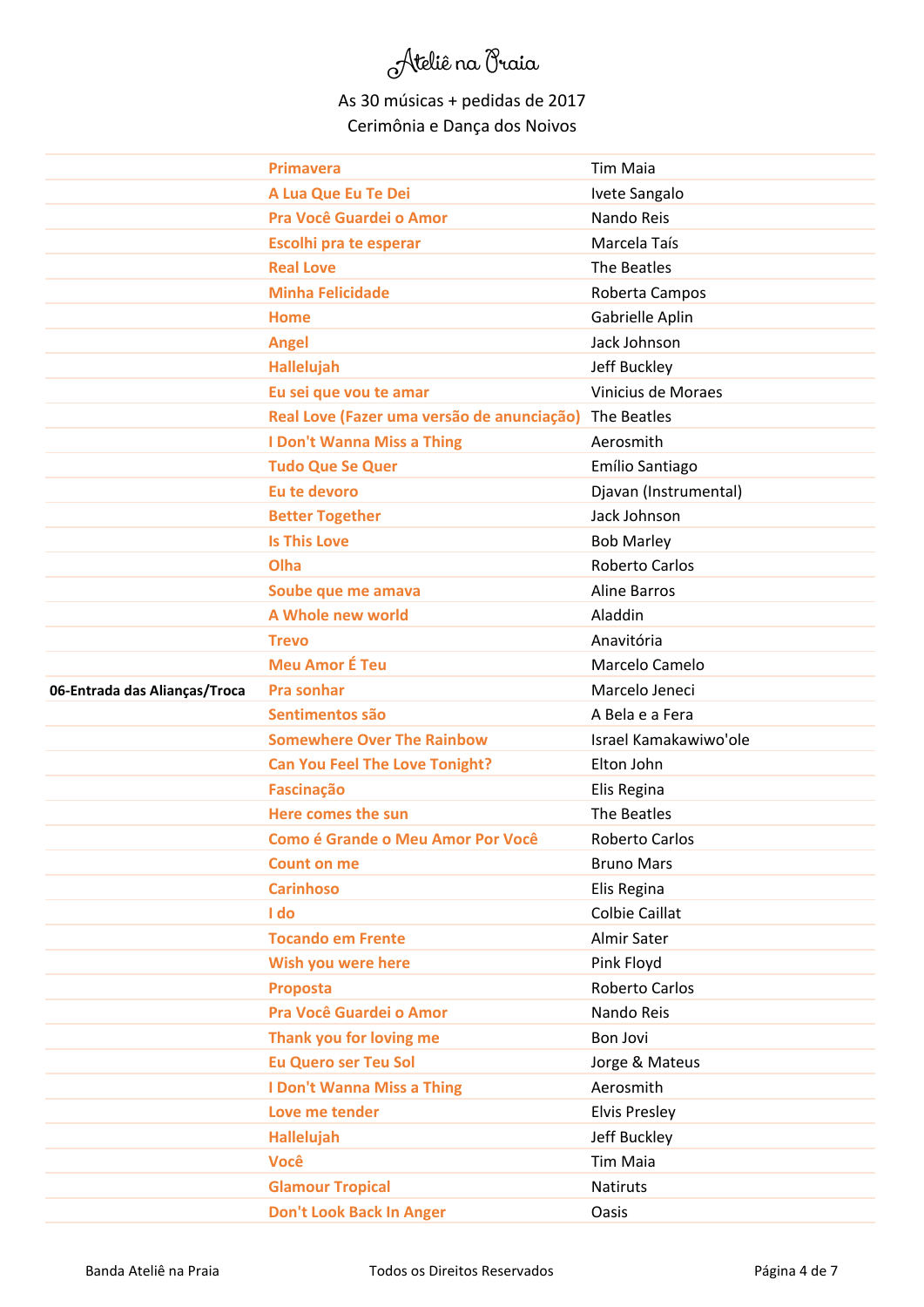|                                                       | <b>Corcovado ou Proposta</b>      | Tom Jobim               |
|-------------------------------------------------------|-----------------------------------|-------------------------|
|                                                       | <b>Isn't She Lovely</b>           | Stevie Wonder           |
|                                                       | <b>Que Sorte a Nossa</b>          | Matheus e Kauan         |
|                                                       | <b>Marry Me</b>                   | Train                   |
|                                                       | <b>Thiking out loud</b>           | <b>Ed Sheeran</b>       |
|                                                       | <b>Como Vai Você</b>              | <b>Roberto Carlos</b>   |
|                                                       | <b>Você me Encantou Demais</b>    | <b>Natiruts</b>         |
|                                                       | <b>A Thousand Years</b>           | Christina Perri         |
| 07-Hora dos Cumprimentos                              | <b>Sugar</b>                      | Maroon 5                |
|                                                       | <b>A Estrada</b>                  | Cidade negra            |
|                                                       | Pra Você Guardei o Amor           | Nando Reis              |
|                                                       | <b>Redemption Song</b>            | <b>Bob Marley</b>       |
|                                                       | <b>Rude</b>                       | Magic                   |
|                                                       | <b>Don't Wait</b>                 | Mapei                   |
|                                                       | <b>Somewhere Over The Rainbow</b> | Israel Kamakawiwo'ole   |
|                                                       | <b>Ho Hey</b>                     | The Lumineers           |
|                                                       | <b>Santeria</b>                   | Sublime                 |
|                                                       | <b>Is This Love</b>               | <b>Bob Marley</b>       |
|                                                       | <b>Stand By Me</b>                | Seal                    |
|                                                       | <b>Isn't She Lovely</b>           | Stevie Wonder           |
|                                                       | Wish you were here                | Pink Floyd              |
|                                                       | <b>Trem Bala</b>                  | Ana Vilela              |
|                                                       | <b>Marry you</b>                  | <b>Bruno Mars</b>       |
|                                                       | <b>I Say A Little Prayer</b>      | Aretha Franklin         |
|                                                       | What a wonderful world            | Louis armstrong         |
|                                                       | <b>Suspicious Mind</b>            | <b>Elvis Presley</b>    |
|                                                       | I Won't Give Up                   | Jason Mraz              |
|                                                       | Photograph                        | <b>Ed Sheeran</b>       |
|                                                       | <b>Cheerleader</b>                | <b>OMI</b>              |
|                                                       | <b>Can't Help Falling In Love</b> | <b>Elvis Presley</b>    |
|                                                       | <b>Count on me</b>                | <b>Bruno Mars</b>       |
|                                                       | <b>Você me Encantou Demais</b>    | <b>Natiruts</b>         |
|                                                       | Love never fell so good           | Michael Jackson         |
|                                                       | I Don't Wanna Miss a Thing        | Aerosmith               |
|                                                       | Love someone                      | Jason Mraz              |
|                                                       | <b>Save Tonight</b>               | Eagle Eye Cherry        |
|                                                       | <b>Lugar ao Sol</b>               | Charlie Brown Jr.       |
|                                                       | <b>Here, There And Everywhere</b> | The Beatles             |
| 08-Saída dos Noivos e Padrinhos Can't Stop Lovin' You |                                   | Van Halen               |
|                                                       | I'm a Believer                    | Smash Mouth             |
|                                                       | Do seu lado                       | Jota Quest              |
|                                                       | <b>Best Day of My Life</b>        | <b>American Authors</b> |
|                                                       | <b>Isn't She Lovely</b>           | Stevie Wonder           |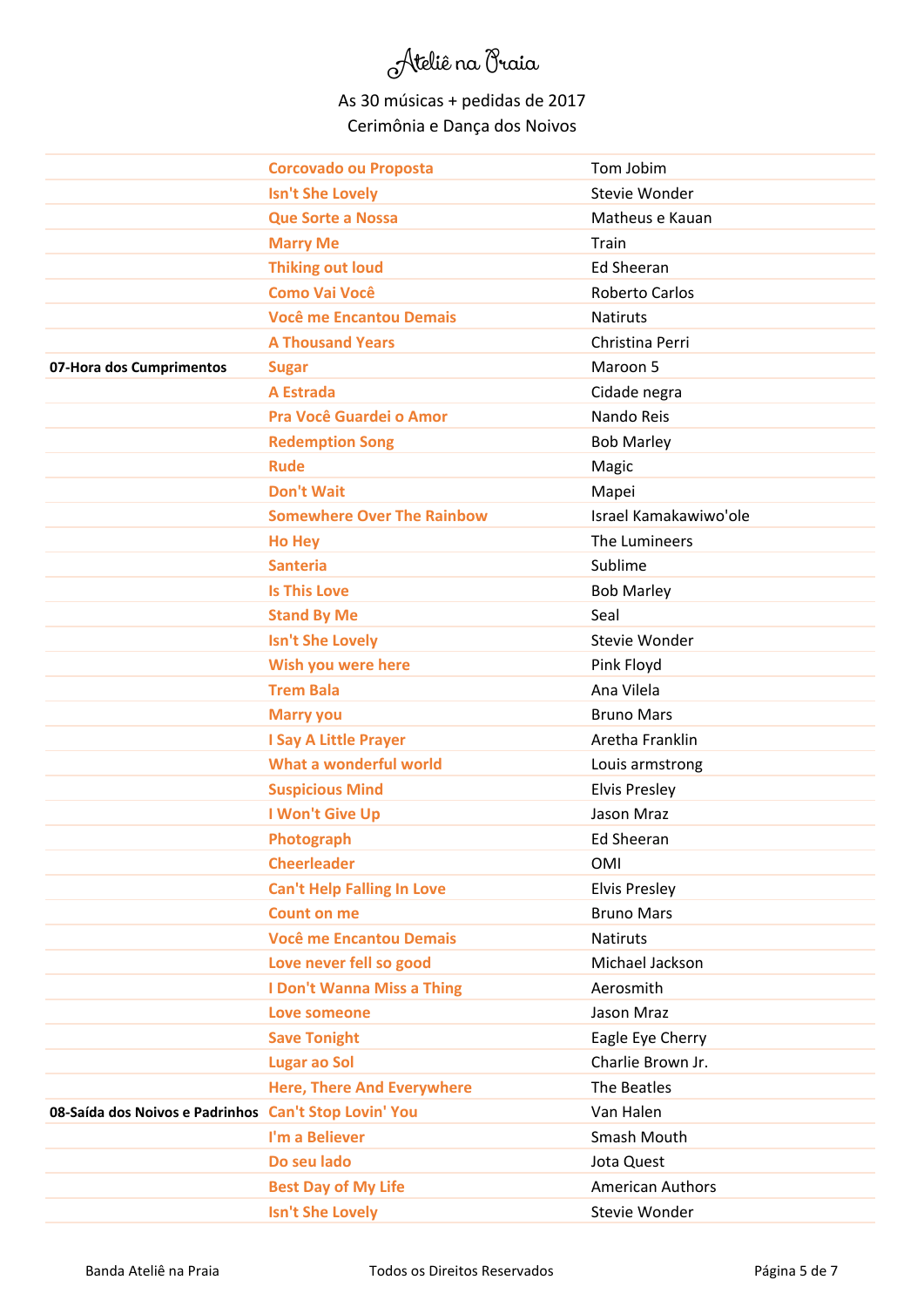|                           | <b>Uptown Funk!</b>               | <b>Bruno Mars</b>                           |
|---------------------------|-----------------------------------|---------------------------------------------|
|                           | <b>Wipe Out</b>                   | Versão Ateliê na Praia                      |
|                           | <b>Felicidade</b>                 | Seu Jorge                                   |
|                           | <b>Uptown Funk</b>                | <b>Bruno Mars</b>                           |
|                           | <b>September</b>                  | Earth wind and fire                         |
|                           | <b>One Love</b>                   | <b>Bob Marley</b>                           |
|                           | <b>Um Certo Alguém</b>            | Lulu Santos                                 |
|                           | <b>Home</b>                       | <b>Edward Sharpe And The Magnetic Zeros</b> |
|                           | Por você                          | Frejat                                      |
|                           | <b>I Say A Little Prayer</b>      | Aretha Franklin                             |
|                           | <b>Suspicious Mind</b>            | <b>Elvis Presley</b>                        |
|                           | Dog Days Are Over                 | Florence and The Machine                    |
|                           | Here comes the sun                | The Beatles                                 |
|                           | <b>Feel So Close</b>              | <b>Calvin Harris</b>                        |
|                           | Por enquanto                      | Cássia Eller                                |
|                           | <b>Marcha Nupcial</b>             | Versão Ateliê na Praia                      |
|                           | <b>Rude</b>                       | Magic                                       |
|                           | A hora é agora                    | Jorge & Mateus                              |
|                           | <b>Somewhere Over The Rainbow</b> | Israel Kamakawiwo'ole                       |
|                           | <b>Accidentally In Love</b>       | <b>Counting Crows</b>                       |
|                           | <b>Treasure</b>                   | <b>Bruno Mars</b>                           |
|                           | <b>Colorir</b>                    | Jammil e Uma Noites                         |
|                           | <b>Use Somebody</b>               | Kings Of Leon                               |
|                           | <b>Viva la Vida</b>               | Coldplay                                    |
|                           | <b>Hey mundo</b>                  | Thiaguinho                                  |
| 09-Festa/Dança dos Noivos | <b>A Festa</b>                    | Nx Zero (part. Ivo Mozart)                  |
|                           | <b>Ainda Bem</b>                  | Marisa Monte                                |
|                           | Anunciação                        | Alceu Valença                               |
|                           | <b>Bust your windows</b>          | Jazmine Sullivan                            |
|                           | <b>Can't Help Falling In Love</b> | <b>Elvis Presley</b>                        |
|                           | <b>Can't Take My Eyes Off You</b> | Muse                                        |
|                           | <b>Carimbó</b>                    | Pinduca                                     |
|                           | <b>Eu Me Lembro</b>               | Clarice Falcão (part.Silva)                 |
|                           | Far away                          | Nickelback                                  |
|                           | How deep is your love             | <b>Bee Gees</b>                             |
|                           | I Don't Wanna Miss a Thing        | Aerosmith                                   |
|                           | Já sei namorar                    | Tribalistas                                 |
|                           | La Vie en Rose                    | Daniela Andrade                             |
|                           | <b>Like I'm Gonna Lose You</b>    | Meghan Trainor (ft. John Legend)            |
|                           | <b>Logo Eu</b>                    | Jorge & Mateus                              |
|                           | <b>Mais Ninguém</b>               | Banda do Mar                                |
|                           | <b>Misirlou</b>                   | Versão Ateliê na Praia                      |
|                           | Mr. Jones                         | <b>Counting Crows</b>                       |